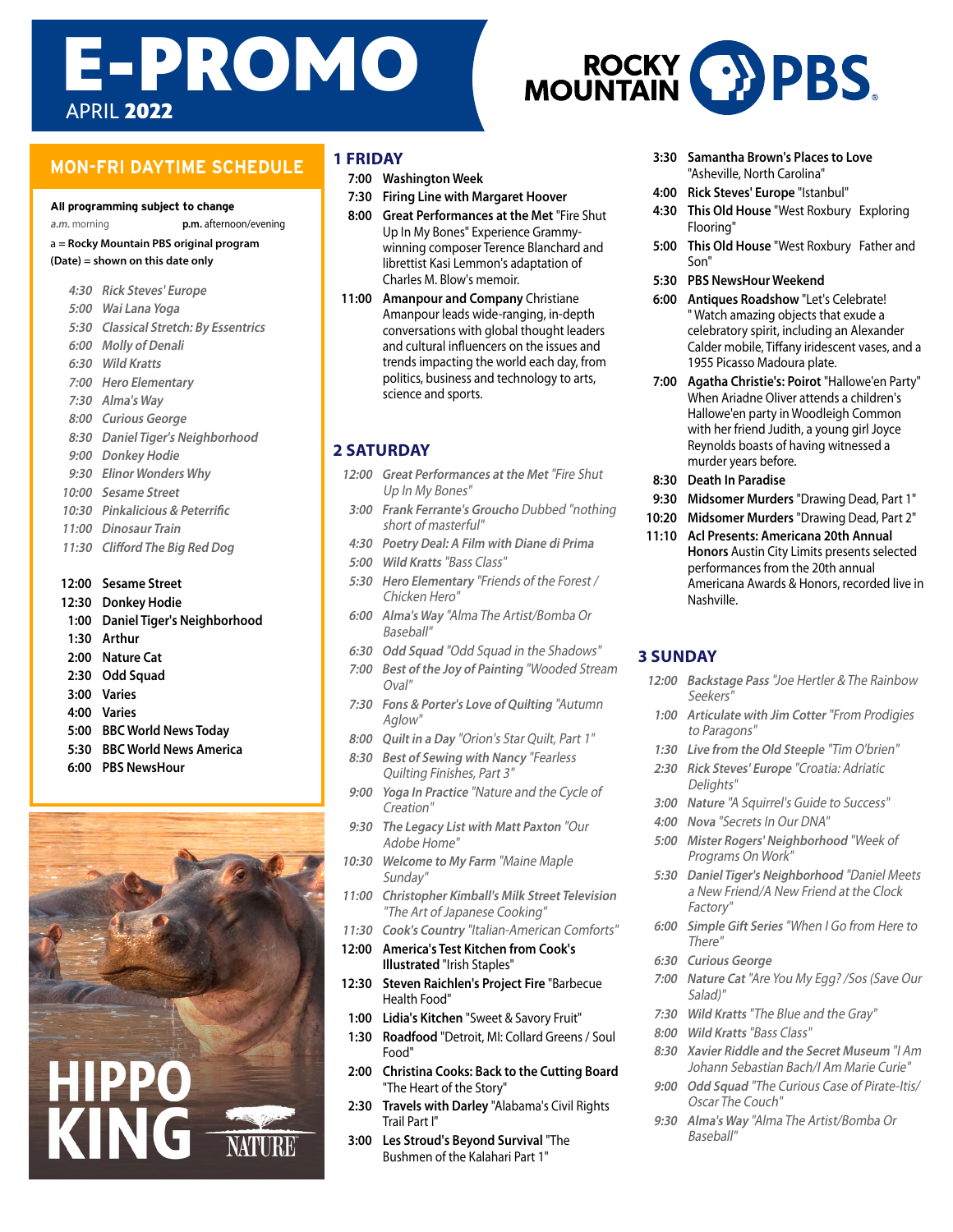- **10:00 Becoming Your Personal Best: Life Lessons from Olympians and Paralympians** "A Conversation with Dr. Charles Benight"
- **10:30 Heart of a Building** "Zero Emission Home Denver, Co"
- **11:00 Pride & Prejudice**
- **12:00 Pride & Prejudice** Andrew Davies' multi-award winning adaptation of Jane Austen's classic Regency romance. Starring Colin Firth, Jennifer Ehle and a fabulous supporting cast, this Pride and Prejudice pulsates with energy as lively; witty Elizabeth Bennet charms smoldering, haughty Darcy against a backdrop of a picture- postcard countryside, small-town assembly rooms and English stately homes.
- **1:00 Pride & Prejudice** Andrew Davies' multiaward winning adaptation of Jane Austen's classic Regency romance.
- **2:00 Pride & Prejudice** Andrew Davies' multiaward winning adaptation of Jane Austen's classic Regency romance.
- **3:00 Pride & Prejudice** Andrew Davies' multiaward winning adaptation of Jane Austen's classic Regency romance.
- **4:00 Pride & Prejudice** Andrew Davies' multiaward winning adaptation of Jane Austen's classic Regency romance.
- **5:00 Heart of a Building** "Zero Emission Home Denver, Co"
- **5:30 PBS NewsHour Weekend**
- **6:00 Father Brown** "The Menace of Mephistopheles" Phillip Darlington is stabbed to death and Inspector Mallory arrests his son Lawrence after finding a knife in his bedroom; a knife Sergeant Goodfellow saw Mallory plant.
- **7:00 Call The Midwife** "Episode 3" Violet must balance her professional and personal views to tackle the issue of meths drinkers.
- **8:00 Sanditon On Masterpiece** Charlotte and Alexander Colbourne reach an understanding as she & Col.
- **9:00 Before We Die** Stefan tells Davor that Christian is supplying information about the Mimica family's criminal activities to the police.
- **10:00 Mallorca Files** "The Outlaw Jose Rey" Max and Miranda go on a wild west adventure to the horse riding world of Rancho del Ray to investigate a credit card scam, only to discover a tragic history that leads to murder.
- **11:00 Luna & Sophie** "Clean Business" Luna Kunath is strong-willed but her penchant for naivety gets her into trouble. Sophie Pohlmann seems more mature, but her desire for harmony and fairness can be her weakness.
- **12:00 Call The Midwife "Episode 3"**

## **4 MONDAY**

**7:00 Benjamin Franklin** "Join Or Die (1706- 1774)" After building a printing empire in Philadelphia with his wife Deborah, Benjamin Franklin gains worldwide fame from electricity experiments, then spends years in London trying to keep Britain and America together as his family comes apart.

- **9:00 Benjamin Franklin** "Join Or Die (1706- 1774)" After building a printing empire in Philadelphia with his wife Deborah, Benjamin Franklin gains worldwide fame from electricity experiments, then spends years in London trying to keep Britain and America together as his family comes apart.
- **11:00 Amanpour and Company** Christiane Amanpour leads wide-ranging, in-depth conversations with global thought leaders and cultural influencers on the issues and trends impacting the world each day, from politics, business and technology to arts, science and sports.
- **12:00 Benjamin Franklin "Join Or Die (1706- 1774)"**

# **5 TUESDAY**

- **7:00 Benjamin Franklin** "An American (1775- 1790)" In wartime Philadelphia, Benjamin Franklin helps Thomas Jefferson craft the Declaration of Independence.
- **9:00 Benjamin Franklin** "An American (1775- 1790)" In wartime Philadelphia, Benjamin Franklin helps Thomas Jefferson craft the Declaration of Independence.
- **11:00 Amanpour and Company** Christiane Amanpour leads wide-ranging, in-depth conversations with global thought leaders and cultural influencers on the issues and trends impacting the world each day, from politics, business and technology to arts, science and sports.
- **12:00 Benjamin Franklin "An American (1775- 1790)"**

## **6 WEDNESDAY**

- **7:00 Nature** "Hippo King" Follow the life of an old hippo, a king of its kind, and discover the true character of one of Earth's largest land mammals.
- **8:00 Nova** "Determined: Fighting Alzheimer's" Follow three women at risk of developing Alzheimer's as they join a groundbreaking study to try to prevent the disease - sharing their ups and downs, anxiously watching for symptoms, and hoping they can make a difference.
- **9:00 Expedition with Steve Backshall: Unpacked** "Behind The Scenes" See the behind-the-scenes camerawork and logistics that made filming five expeditions possible.
- **10:00 A Wild Idea: The Birth of the Apa** New York's Adirondack Park is larger than Yellowstone, Yosemite, Glacier, Grand Canyon, and Great Smokies National Parks combined.
- **11:00 Amanpour and Company** Christiane Amanpour leads wide-ranging, in-depth conversations with global thought leaders and cultural influencers on the issues and trends impacting the world each day, from politics, business and technology to arts, science and sports.
- **12:00 Nature "Hippo King"**

## **7 THURSDAY**

- **7:00 To Be Announced**
- **7:30 Behind The Wings** "The Learjet Legacy"
- **8:00 Country Music** "The Rub (Beginnings -1933)" See how what was first called "hillbilly music" reaches new audiences through phonographs and radio, and launches the careers of country music's first big stars, the Carter Family and Jimmie Rodgers.
- **10:00 John Denver: Country Roads Live In England** Join one of the best-loved recording artists of the 20th century at a concert filmed in 1986 in the UK.
- **11:00 Amanpour and Company** Christiane Amanpour leads wide-ranging, in-depth conversations with global thought leaders and cultural influencers on the issues and trends impacting the world each day, from politics, business and technology to arts, science and sports.
- **12:00 To Be Announced**
- **12:30 Behind The Wings "The Learjet Legacy"**

## **8 FRIDAY**

- **7:00 Washington Week**
- **7:30 Firing Line with Margaret Hoover**
- **8:00 Great Performances** "Now Hear This: Amy Beach: American Romantic" Join Scott Yoo and his wife, flutist Alice Dade, as they investigate the work and life of one of America's greatest Romantic composers along with her European counterparts by performing her work and exploring where she spent her early life.
- **9:00 Chamber Music Society Returns** "Setting The Stage" Artists and staff of the Chamber Music Society of Lincoln Center band together in preparation for the return to their home venue, proving that the trials of mounting a concert during a pandemic are outweighed by the rewards of live music.
- **10:00 Secrets of Royal Travel** "Secrets of the Royal Train" Climb aboard for an inside look at the history of the "palace on wheels," from its lavish past as the royal "express of excess" to Her Majesty Queen Elizabeth's mobile home away from home.
- **11:00 Amanpour and Company** Christiane Amanpour leads wide-ranging, in-depth conversations with global thought leaders and cultural influencers on the issues and trends impacting the world each day, from politics, business and technology to arts, science and sports.

## **9 SATURDAY**

- **12:00 Great Performances** "Now Hear This: Amy Beach: American Romantic"
- **1:00 Chamber Music Society Returns** "Setting The Stage"
- **2:00 Secrets of Royal Travel** "Secrets of the Royal Train"
- **3:00 Poetry In America** "The Wound Dresser"

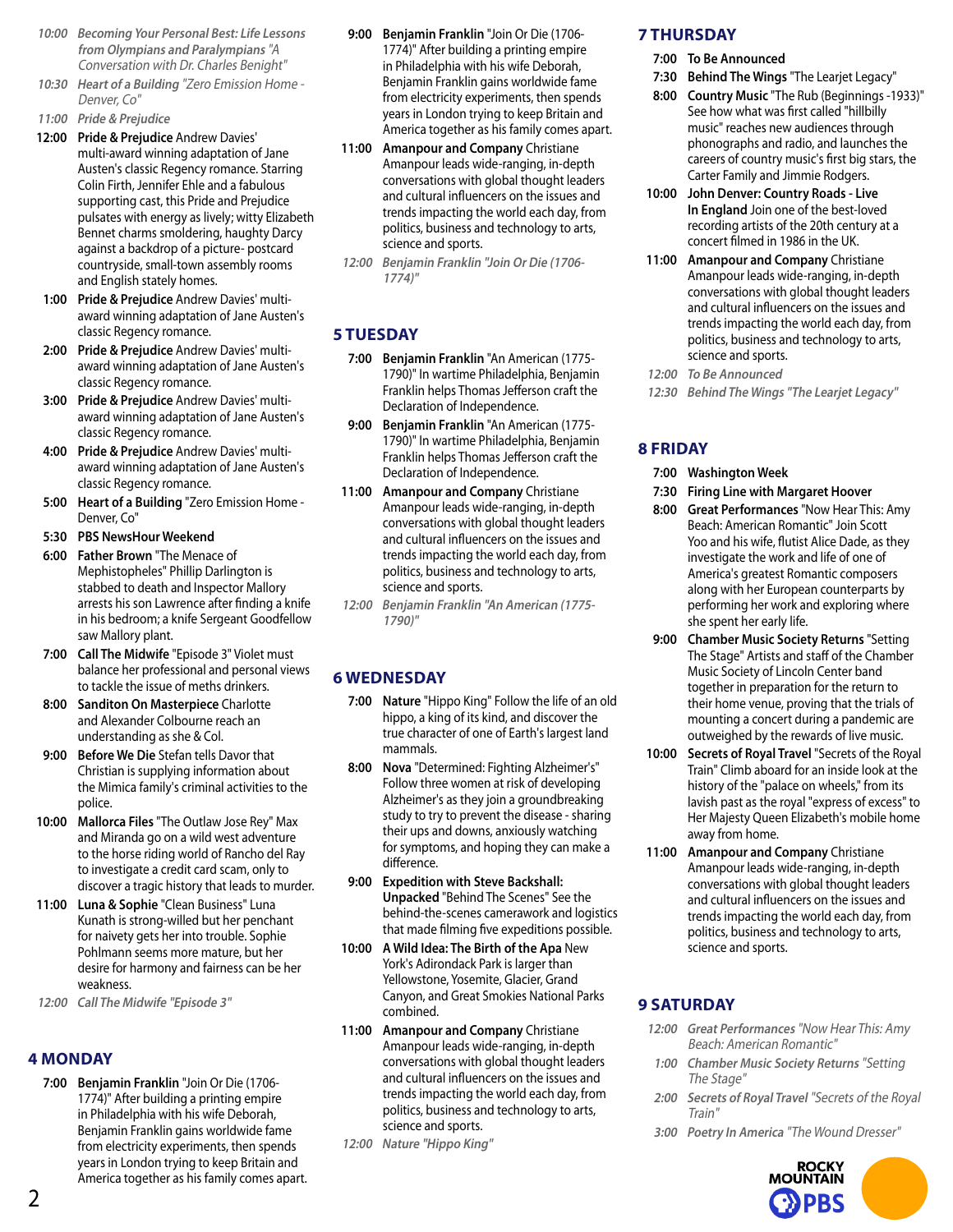- **3:30 Poetry In America** "Looking for the Gulf Motel"
- **4:00 Poetry In America** "Cascadilla Falls"
- **4:30 Poetry In America** "You Can Say That Again, Billie"
- **5:00 Wild Kratts** "Deer Buckaroo"
- **5:30 Hero Elementary** "First Day of School, Part 1 / First Day of School, Part 2"
- **6:00 Alma's Way** "Coqui Quest/Chalk The Block"
- **6:30 Odd Squad** "Two Agents and a Baby/Ocean and the Fly"
- **7:00 Best of the Joy of Painting** "Delightful Meadow Home"
- **7:30 Fons & Porter's Love of Quilting** "Run for the Roses"
- **8:00 Quilt in a Day** "Orion's Star Quilt, Part 2"
- **8:30 Best of Sewing with Nancy** "How to Sew Art, Part 1"
- **9:00 Yoga In Practice** "Find Balance to Find Peace"
- **9:30 The Legacy List with Matt Paxton** "Bye, Bye Big Apple"
- **10:30 Welcome to My Farm** "Strawberries Forever"
- **11:00 Christopher Kimball's Milk Street Television**  "Tuesday Night Mediterranean"
- **11:30 Cook's Country** "Regional Sandwich Roundup"
- **12:00 America's Test Kitchen from Cook's Illustrated** "Shareable Spanish Fare"
- **12:30 Steven Raichlen's Project Fire** "Planet Steak"
- **1:00 Lidia's Kitchen** "Italian Essentials"
- **1:30 Roadfood** "New Bedford, MA: Shrimp Mozambique"
- **2:00 Christina Cooks: Back to the Cutting Board** "La Dolce Vita"
- **2:30 Travels with Darley** "Alabama's Civil Rights Trail Part II"
- **3:00 Les Stroud's Beyond Survival** "The Bushmen of the Kalahari Part 2"
- **3:30 Samantha Brown's Places to Love** "The Jersey Shore and More"
- **4:00 Rick Steves' Europe** "Iran:Tehran and Side Trips"
- **4:30 This Old House** "West Roxbury A Match Made Perfect"
- **5:00 Ask This Old House** "Window Flower Boxes, Smart Electrical Panels"
- **5:30 PBS NewsHour Weekend**
- **6:00 Antiques Roadshow** "Junk in the Trunk 8" Experience all-new and previously unaired Season 22 appraisals, including a 1962 and 1963 Mercury Atlanta #8 and #9 archive, a Rasht horse cover made around 1875 and a purple sapphire ring. Which is appraised for \$60,000-\$120,000?
- **7:00 Agatha Christie's: Poirot** "Murder on the Orient Express" Hercule Poirot is visiting Istanbul, having solved a complex case for the British Army, when he witnesses an act of brutal justiceon the streets.
- **8:30 Death In Paradise**
- **9:30 Midsomer Murders** "The Lions of Causton, Part 1"
- **10:20 Midsomer Murders** "The Lions of Causton, Part 2"
- **11:10 Austin City Limits** "Jon Batiste" Rejoice in a high voltage hour with New Orleans-born R&B/jazz/gospel musician Jon Batiste.

## **10 SUNDAY**

- **12:00 Backstage Pass** "Mike Mains & The Branches"
- **1:00 Articulate with Jim Cotter** "Unremitting"
- **1:30 Live from the Old Steeple** "John Craigie W/ Shook Twins"
- **2:30 Rick Steves' Europe** "Dubrovnik and Balkan Side-Trips"
- **3:00 Nature** "Hippo King"
- **4:00 Nova** "Determined: Fighting Alzheimer's"
- **5:00 Mister Rogers' Neighborhood** "Jazz with Trumpeter Wynton Marsalis"
- **5:30 Daniel Tiger's Neighborhood** "Daniels Tiger Twirl/You Can Play Your Own Way"
- **6:00 Simple Gift Series** "The Butterfly and the Bear"
- **6:30 Curious George**
- **7:00 Nature Cat** "Moth Frolic-Fest/Dune Patrol"
- **7:30 Wild Kratts** "Rattlesnake Crystal"
- **8:00 Wild Kratts** "Deer Buckaroo"
- **8:30 Xavier Riddle and the Secret Museum** "I am Florence Nightingale/I am George Washington Carver"
- **9:00 Odd Squad** "Oswald in the Machine/The B-Team"
- **9:30 Alma's Way** "Coqui Quest/Chalk The Block"
- **10:00 Variety Studio: Actors On Actors**
- **10:30 Heart of a Building** "Near-Passive House Library - Gilcrest, Co (Weld County)"
- **11:00 Benjamin Franklin** "Join Or Die (1706-1774)"
- **12:00 Benjamin Franklin** "Join Or Die (1706- 1774)" After building a printing empire in Philadelphia with his wife Deborah, Benjamin Franklin gains worldwide fame from electricity experiments, then spends years in London trying to keep Britain and America together as his family comes apart.
- **1:30 Benjamin Franklin** "An American (1775- 1790)" In wartime Philadelphia, Benjamin Franklin helps Thomas Jefferson craft the Declaration of Independence.
- **4:00 The Colorado** Explore North America's wildest river in this film narrated by Academy Award winner Mark Rylance. The film, which takes viewers on a free-flowing journey through the river's diverse history, features a score by five critically acclaimed composers.
- **5:30 PBS NewsHour Weekend**
- **6:00 Father Brown** "The Vipers Tongue" Walter Penmark is found burnt to death in a locked room after receiving a warning, in latin, IGNIS meaning fire.
- **7:00 Call The Midwife** "Episode 4" A heatwave descends over Poplar and Sister Monica Joan struggles.
- **8:00 Sanditon On Masterpiece** Tension mounts for Charlotte when Colbourne and Colonel Lennox reunite at Lady Denham's annual Garden Party.
- **9:00 Before We Die** Bianca figures out what has really happened to Stefan and makes a proposal to Christian.
- **10:00 The Fall** "Dark Descent"
- **11:00 Luna & Sophie** "A Subservient Ghost" Luna Kunath is strong-willed but her penchant for naivety gets her into trouble.
- **12:00 Call The Midwife "Episode 4"**

## **11 MONDAY**

- **7:00 Antiques Roadshow** "Grounds for Sculpture Hour 1" ROADSHOW reveals remarkable appraisals at Grounds for Sculpture, including a Chinese imperial celadon charger, a 1968 "Yellow Submarine" animation cell and a Harry Bertoia Sonambient sculpture.
- **8:00 Antiques Roadshow** "New Orleans, Hour Two" Incredible stories and items from the Crescent City include a "Blade Runner" set decoration, Agnes Martin mixed-media abstractions, ca. 1955, and a feather golf ball ca. 1840.
- **9:00 Independent Lens** "Jim Allison: Breakthrough" Meet a visionary doctor on a journey to find a cure for cancer.
- **10:30 Tell Me More with Kelly Corrigan** "Anna Deveare Smith"
- **11:00 Amanpour and Company** Christiane Amanpour leads wide-ranging, in-depth conversations with global thought leaders and cultural influencers on the issues and trends impacting the world each day, from politics, business and technology to arts, science and sports.
- **12:00 Antiques Roadshow "Grounds for Sculpture Hour 1"**

## **12 TUESDAY**

- **7:00 Finding Your Roots** "Watchmen" Henry Louis Gates, Jr. guides Regina King and Damon Lindelof, the creative forces behind a visionary television series, as they discover that they have more in common than meets the eye.
- **9:00 Frontline** "Putin's Road to War" The inside story of what led to Vladimir Putin's war on Ukraine.
- **10:00 Dictator's Playbook** "Saddam Hussein" Learn how Saddam Hussein ruled Iraq with an iron fist for over 30 years.
- **11:00 Amanpour and Company** Christiane Amanpour leads wide-ranging, in-depth conversations with global thought leaders and cultural influencers on the issues and trends impacting the world each day, from politics, business and technology to arts, science and sports.
- **12:00 Finding Your Roots "Watchmen"**

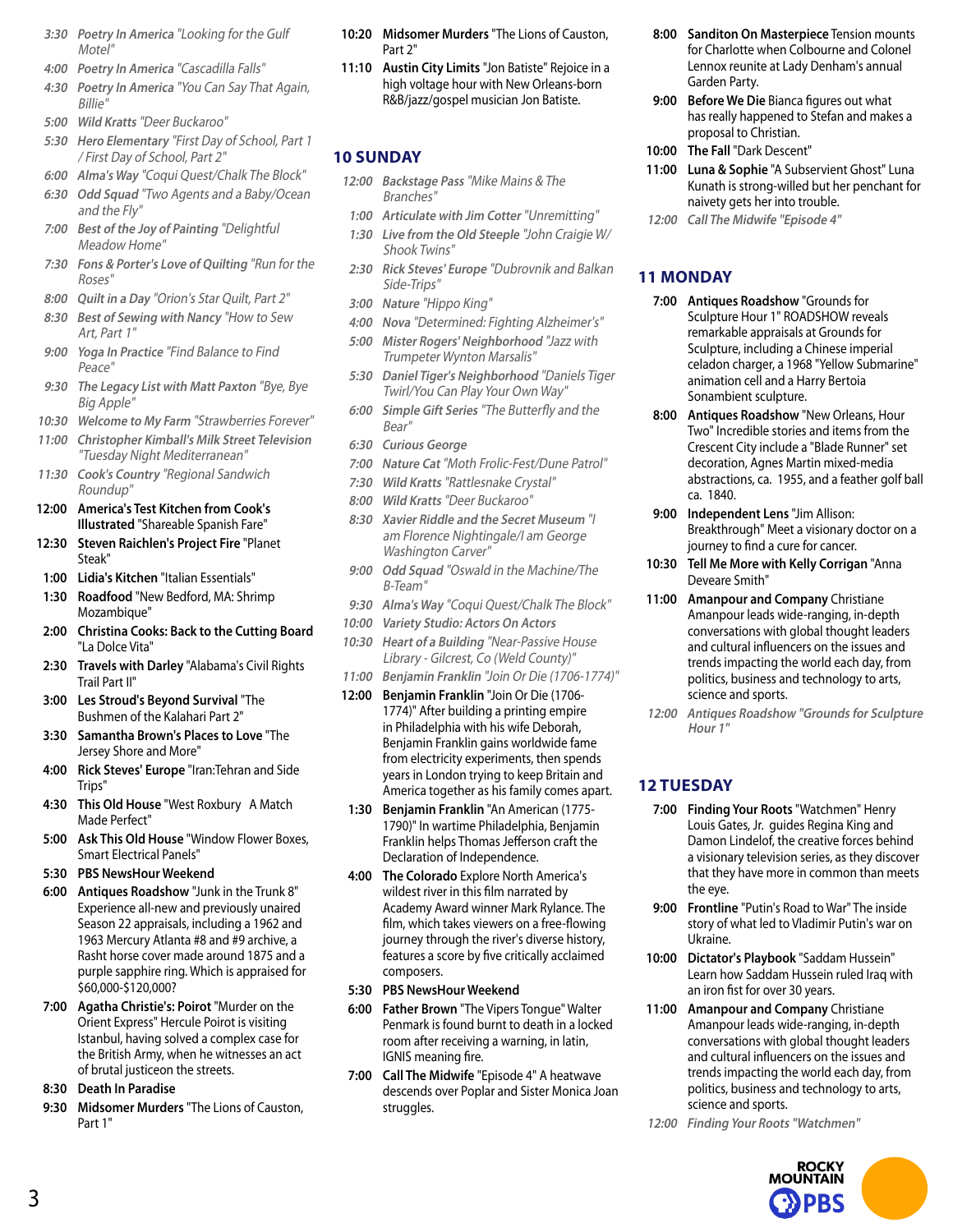#### **13 WEDNESDAY**

- **7:00 Nature** "American Arctic" The Arctic National Wildlife Refuge has long protected survivors of the Ice Age, but this once remote and frozen fortress is on the brink of change.
- **8:00 Nova** "The Cannabis Question" Cannabis contains chemicals which mimic ones found in our brain. One is THC, which produces the high associated with pot use.
- **9:00 Searching for Justice: Life After Lockup** PBS NewsHour follows four formerly incarcerated individuals and highlights the challenges they face as they return to society.
- **10:00 Greatest Bond** This documentary follows the journey of four disabled veterans as they travel to a prison in Gatesville, Texas, to be paired with a service dog.
- **11:00 Amanpour and Company** Christiane Amanpour leads wide-ranging, in-depth conversations with global thought leaders and cultural influencers on the issues and trends impacting the world each day, from politics, business and technology to arts, science and sports.
- **12:00 Nature "American Arctic"**

#### **14 THURSDAY**

- **7:00 To Be Announced**
- **8:00 Country Music** "Hard Times (1933 -1945)" Watch as Nashville becomes the heart of the country music industry.
- **10:00 Waylon Jennings The Outlaw Performance** At the pinnacle of the outlaw movement in country music, Waylon Jennings gave an exclusive performance in Nashville.
- **11:00 Amanpour and Company** Christiane Amanpour leads wide-ranging, in-depth conversations with global thought leaders and cultural influencers on the issues and trends impacting the world each day, from politics, business and technology to arts, science and sports.
- **12:00 To Be Announced**

#### **15 FRIDAY**

- **7:00 Washington Week**
- **7:30 Firing Line with Margaret Hoover**
- **8:00 Great Performances** "Now Hear This: Florence Price and the American Migration" Follow the trail of one of America's first recognized Black female composers and piano virtuosos from Little Rock to Chicago to learn how West African music and European hymns inspired nearly all of American popular music.
- **9:00 Chamber Music Society Returns** "Bringing Down The House" The Chamber Music Society of Lincoln Center continues its new season with a host of pandemic-related challenges, including reuniting wind players, sending a large group of artists on tour, and returning home to New York amidst a COVID resurgence.
- **10:00 Secrets of Royal Travel** "Secrets of the Royal Flight" Take to the skies for an insider's look at the regal luxury of royal air travel.
- **11:00 Amanpour and Company** Christiane Amanpour leads wide-ranging, in-depth conversations with global thought leaders and cultural influencers on the issues and trends impacting the world each day, from politics, business and technology to arts, science and sports.

#### **16 SATURDAY**

- **12:00 Great Performances** "Now Hear This: Florence Price and the American Migration"
- **1:00 Chamber Music Society Returns** "Bringing Down The House"
- **2:00 Secrets of Royal Travel** "Secrets of the Royal Flight" T
- **3:00 Poetry In America** "Mending Wall"
- **3:30 Poetry In America** "The Language of the Brag and The Desires of Mothers to Please Others in Letters"
- **4:00 Poetry In America** "Rabbits and Fire and Bear Fat"
- **4:30 Poetry In America** "Sonnet IV; I Shall Forget You Presently, My Dear"
- **5:00 Wild Kratts** "Ground Hog Wake Up Call"
- **5:30 Hero Elementary** "Friends of the Forest / Chicken Hero"
- **6:00 Alma's Way** "Singing on the 6 Train/Safinas Doggy Problem"
- **6:30 Odd Squad** "Not So Splash/by the Book"
- **7:00 Best of the Joy of Painting** "An Arctic Winter Day"
- **7:30 Fons & Porter's Love of Quilting** "Dancing Leaves"
- **8:00 Quilt in a Day** "Tennessee Waltz, Part 1"
- **8:30 Best of Sewing with Nancy** "How to Sew Art, Part 2"
- **9:00 Yoga In Practice** "Finding Your Center"
- **9:30 The Legacy List with Matt Paxton** "Back to School"
- **10:30 Welcome to My Farm** "The Chicks Are Coming! "
- **11:00 Christopher Kimball's Milk Street Television**  "Souvlaki and Flatbread"
- **11:30 Cook's Country** "Thanksgiving, Simplified"
- **12:00 America's Test Kitchen from Cook's Illustrated** "Holiday Dessert and Salad" Test cook Lan Lam makes host Bridget Lancaster a show stopping Cranberry Curd Tart with Almond Crust.
- **1:00 Lidia's Kitchen** "Keep It Fresh"
- **1:30 Roadfood** "Eastern Shore, VA: Oysters and Crabs"
- **2:00 Christina Cooks: Back to the Cutting Board** "Never Enough Pasta"
- **2:30 Travels with Darley** "New York's Empire State Trail"
- **3:00 Les Stroud's Beyond Survival** "The Sea Gypsies of Malaysia Part 1"
- **3:30 Samantha Brown's Places to Love** "Genesee River Valley, Ny"
- **4:00 Rick Steves' Europe** "Iran's Historic Capitals"
- **4:30 This Old House** "West Roxbury Boho Chic"
- **5:00 Ask This Old House** "Sagging Fence Gate, Shipping Container Pool"
- **5:30 PBS NewsHour Weekend**
- **6:00 Antiques Roadshow** "Grounds for Sculpture Hour 1" ROADSHOW reveals remarkable appraisals at Grounds for Sculpture, including a Chinese imperial celadon charger, a 1968 "Yellow Submarine" animation cell and a Harry Bertoia Sonambient sculpture.
- **7:00 Agatha Christie's: Poirot** "The Clocks" Lieutenant Colin Race is investigating the death of two Navy personnel when a distraught Sheila Webb runs out of 19 Wilbraham Crescent and into arms.
- **8:30 Death In Paradise**
- **9:30 Midsomer Murders** "Till Death Do Us Part, Part 1"
- **10:20 Midsomer Murders** "Till Death Do Us Part, Part 2"
- **11:10 Austin City Limits** "Miranda Lambert, Jack Ingram & Jon Randall: The Marfa Tapes" Relish an hour of Texan singer/songwriters Miranda Lambert, Jack Ingram and Jon Randall in an intimate acoustic setting.

## **17 SUNDAY**

- **12:00 Backstage Pass** "Paddlebots"
- **1:00 Articulate with Jim Cotter** "Fearless Pursuits"
- **1:30 Live from the Old Steeple** "Led Kaapana"
- **2:30 Rick Steves' Europe** "The Best of Slovenia"
- **3:00 Nature** "American Arctic"
- **4:00 Nova** "The Cannabis Question"
- **5:00 Mister Rogers' Neighborhood** "Friendship Is Important - for Caring & Fun"
- **5:30 Daniel Tiger's Neighborhood** "The Lemonade Stand/Mad at the Beach"
- **6:00 Simple Gift Series** "Grampa Owl's Library"
- **6:30 Curious George**
- **7:00 Nature Cat** "Houstons Outdoor Adventure/ Hotel Hal"
- **7:30 Wild Kratts** "In Search of the Easter Bunny"
- **8:00 Wild Kratts** "Ground Hog Wake Up Call"
- **8:30 Xavier Riddle and the Secret Museum** "I Am Cesar Chavez/I Am Dolores Heurta"
- **9:00 Odd Squad** "16-And-A-Half Blocks/Follow The Leader"
- **9:30 Alma's Way** "Singing on the 6 Train/Safinas Doggy Problem"
- **10:00 Variety Studio: Actors On Actors**
- **10:30 To Be Announced**
- **11:00 Frontline** "From Jesus to Christ: The First Christians - Pax Romana/A Light To The Nations"
- **12:00 Frontline** "From Jesus to Christ: The First Christians" "A Light to the Nations"

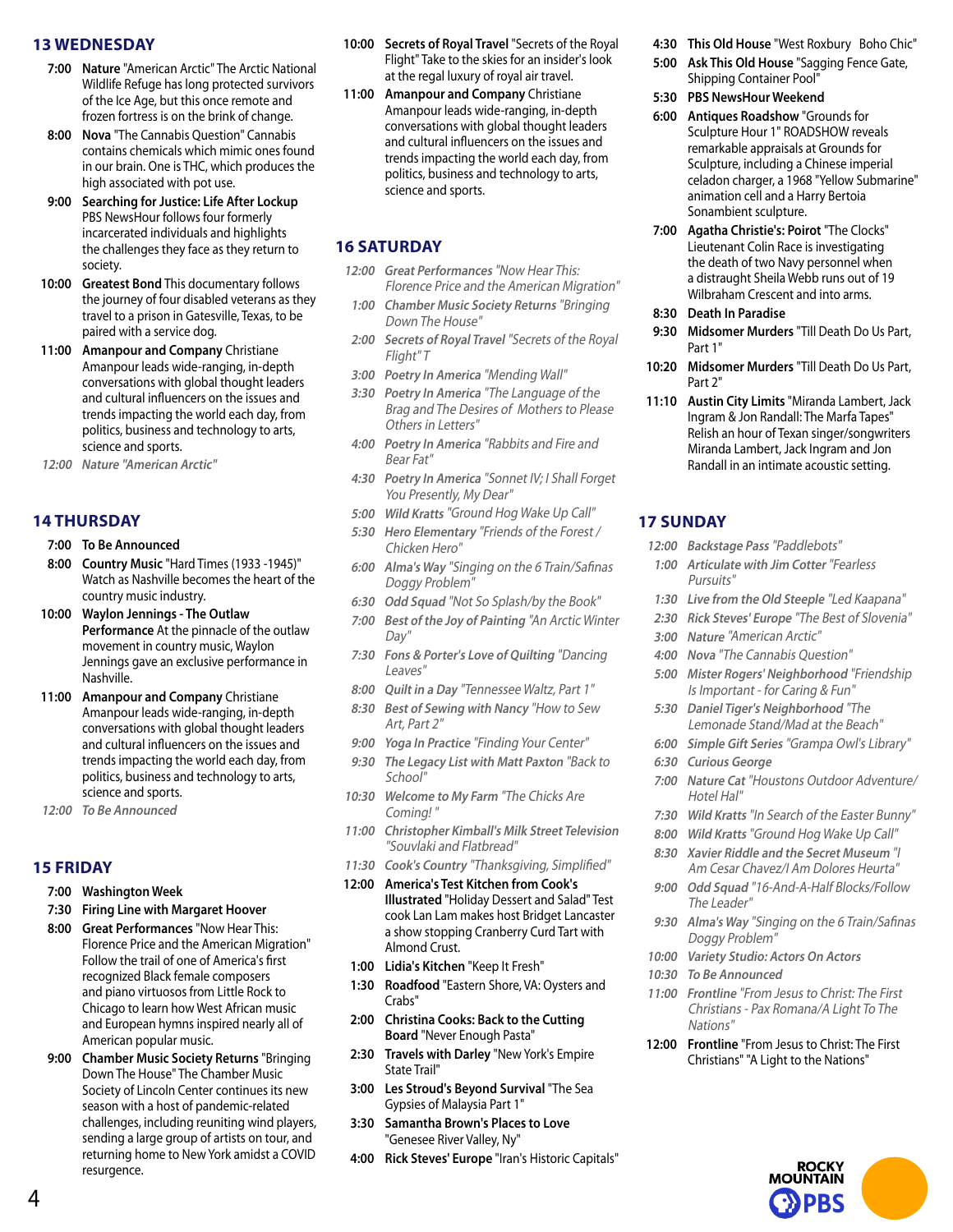- **1:10 Frontline** "From Jesus to Christ: The First Christians - (Pt. 2)" In the second program, FRONTLINE examines the period after the first revolt, tracing the development and impact of the Gospels and looking at the increasingly hostile relationship between the Christians and the Jews. The film looks at another bloody Jewish war against Rome, the second revolt, assessing its impact on the Christianity movement.
- **2:20 Frontline** "From Jesus to Christ: The First Christians" "Kingdoms in Conflict"--The final hour documents the extraordinary events of the second and third centuries in which Christianity grew from a small Jewish sect to an official religion of the Roman Empire.
- **3:40 Secrets of Sacred Architecture** For most of America's history, sacred buildings represented our greatest feats of innovative engineering and artistic design.
- **4:40 Heart of a Building** "Near-Passive House Library - Gilcrest, Co (Weld County)"
- **5:10 PBS NewsHour Weekend**
- **5:40 Father Brown** "The Requiem for the Dead" Ned Hannigan, a notorious child killer, is found dead in the woods after serving 14 years for confessing to the murder of his childhood girlfriend 14 year old Maggie Banks who was besotted with him.
- **6:40 Call The Midwife** "Episode 5" Trixie has been assigned to a complicated case.
- **7:40 Sanditon On Masterpiece** Lennox and Colbourne's rivalry over Charlotte comes to a head and Georgiana makes a decision that will impact her future, forever.
- **8:40 Before We Die** Hannah and Billy learn how the Mimicas plan to bring the cocaine into the UK, but without Christian, they don't know when or where the consignment will be delivered.
- **9:40 The Fall** "Darkness Visible"
- **10:40 Luna & Sophie** "Belly Up" Luna Kunath is strong-willed but her penchant for naivety gets her into trouble.
- **12:00 Call The Midwife "Episode 5"**

#### **18 MONDAY**

- **7:00 Antiques Roadshow** "Natural Wonders" ANTIQUES ROADSHOW explores some of the most fascinating treasures that were created from organic materials, as well as those that capture the beauty and power of our natural world.
- **8:00 Antiques Roadshow** "New Orleans, Hour Three" Fabulous finds in NOLA include an "Andy Warhol" portrait by Jamie Wyeth from around 1975, a Chinese gold-splashed bronze wine vessel dating to about 1795, and a 1904 English Smith & Son tourbillon pocket watch.
- **9:00 POV** "On The Divide" McAllen, TX is home to the last reproductive health clinic on the Texas/Mexico border.
- **10:30 Tell Me More with Kelly Corrigan** "Richard Lui"
- **11:00 Amanpour and Company** Christiane Amanpour leads wide-ranging, in-depth conversations with global thought leaders and cultural influencers on the issues and trends impacting the world each day, from politics, business and technology to arts, science and sports.
- **12:00 Antiques Roadshow "Natural Wonders"**

#### **19 TUESDAY**

- **7:00 Finding Your Roots** "Where Did We Come from? " Henry Louis Gates, Jr. journeys with Erin Burnett, Amy Carlson and Andre Leon Talley, three guests from diverse backgrounds, as they meet the ancestors who laid the groundwork for their success.
- **9:00 Frontline** "The Power of Big Oil, Part 1" The fossil fuel industry's history of casting doubt and delaying action on climate change.
- **10:30 POV Shorts** "Water Warriors"
- **11:00 Amanpour and Company** Christiane Amanpour leads wide-ranging, in-depth conversations with global thought leaders and cultural influencers on the issues and trends impacting the world each day, from politics, business and technology to arts, science and sports.
- **12:00 Finding Your Roots "Where Did We Come**  from?

#### **20 WEDNESDAY**

- **7:00 Changing Planet** "Episode 1" Every year over seven years, conservationist M. Sanjayan anchors a global storytelling effort to monitor seven iconic locations across the planet.
- **9:00 Earth Emergency** Explore how environmental feedback loops are amplifying global warming and what we can do about it.
- **10:00 We Are Tuvalu** In one of the worlds most isolated, yet beautiful places on earth, sixteen inexperienced filmmakers set out to share their personal insight into how climate change is threatening their homeland in this uniquely cinematic presentation and aweinspiring story.
- **11:00 Amanpour and Company** Christiane Amanpour leads wide-ranging, in-depth conversations with global thought leaders and cultural influencers on the issues and trends impacting the world each day, from politics, business and technology to arts, science and sports.
- **12:00 Changing Planet "Episode 1"**

## **21 THURSDAY**

**7:00 Forever Wild** FOREVER WILD chronicles an environmental and democratic triumph in the historic town of Telluride, Colorado.

- **8:00 Country Music** "The Hillbilly Shakespeare (1945 -1953)" See how the bluegrass sound spreads in post-war America, and meet honky-tonk star Hank Williams, whose songs of surprisingly emotional depth are derived from his troubled and tragically short life.
- **10:00 Meet Carl Jackson**
- **11:00 Amanpour and Company** Christiane Amanpour leads wide-ranging, in-depth conversations with global thought leaders and cultural influencers on the issues and trends impacting the world each day, from politics, business and technology to arts, science and sports.
- **12:00 Forever Wild FOREVER WILD chronicles an environmental and democratic triumph in the historic town of Telluride, Colorado.**

## **22 FRIDAY**

- **7:00 Washington Week**
- **7:30 Firing Line with Margaret Hoover**
- **8:00 Great Performances** "Now Hear This: Copland: Dean of American Music" Learn how the works of an American classical composer developed into a signature American sound drawing from his Jewish roots, modernism and American folk music.
- **9:00 The Trick** Professor Phil Jones and his team at the University of East Anglia find themselves in the middle of a major investigation with their 30 years of research work being questioned in the first 'fake news' attack.
- **10:30 Playas: The Land of Little Lakes**
- **11:00 Amanpour and Company** Christiane Amanpour leads wide-ranging, in-depth conversations with global thought leaders and cultural influencers on the issues and trends impacting the world each day, from politics, business and technology to arts, science and sports.

## **23 SATURDAY**

- **12:00 Great Performances** "Now Hear This: Copland: Dean of American Music"
- **1:00 The Trick**
- **2:30 Playas: The Land of Little Lakes**
- **3:00 Guardians of Our Troubled Waters**
- **4:00 Call of the Ancient Mariner**
- **5:00 Wild Kratts** "Gila Monsters Under My House"
- **5:30 Hero Elementary** "AJ's Extra Superpower, Part 1 / AJ's Extra Superpower, Part 2"
- **6:00 Alma's Way** "Socks for Sale/Alma's Animal Show"
- **6:30 Odd Squad** "Double O Trouble"
- **7:00 Best of the Joy of Painting** "Countryside Oval"
- **7:30 Fons & Porter's Love of Quilting** "Stand-Out Stockings"
- **8:00 Quilt in a Day** "Tennessee Waltz, Part 2"

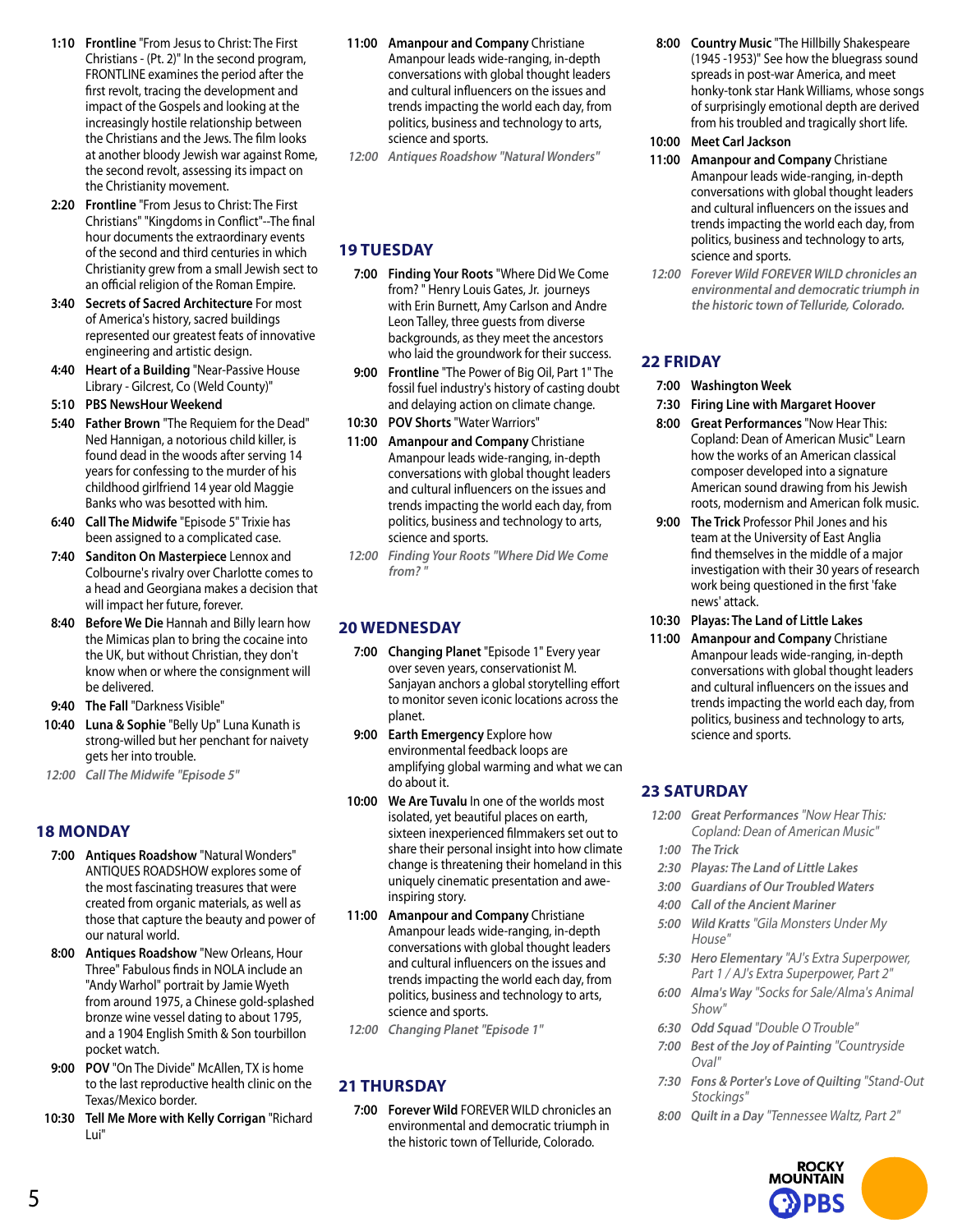- **8:30 Best of Sewing with Nancy** "The Absolute Easiest Way to Sew, Part 1"
- **9:00 Yoga In Practice** "Intention, Knowledge, and Action"
- **9:30 The Legacy List with Matt Paxton** "Moving Mom"
- **10:30 Welcome to My Farm** "Poultry Pals"
- **11:00 Christopher Kimball's Milk Street Television**  "Flavors of Ethiopia"
- **11:30 Cook's Country** "Paprikash and Stroganoff" **12:00 America's Test Kitchen from Cook's Illustrated** "Vindaloo and Chana Masala" Host Julia Collin Davison cooks Bridget Lancaster Goan Pork Vindaloo.
- **1:00 Lidia's Kitchen** "Italian Style Salads"
- **1:30 Roadfood** "Southern Louisiana: Gumbo"
- **2:00 Christina Cooks: Back to the Cutting Board** "Mangia Fagioli"
- **2:30 Travels with Darley** "Charleston & The Liberty Trail"
- **3:00 Les Stroud's Beyond Survival** "The Sea Gypsies of Malaysia Part 2"
- **3:30 Samantha Brown's Places to Love** "Houston, Texas"
- **4:00 Rick Steves' Europe** "Croatia: Adriatic Delights"
- **4:30 This Old House** "West Roxbury Focus On Finishes"
- **5:00 Ask This Old House** "Wobbly Toilet, Led Lightbulbs"
- **5:30 PBS NewsHour Weekend**
- **6:00 Antiques Roadshow** "Natural Wonders" ANTIQUES ROADSHOW explores some of the most fascinating treasures that were created from organic materials, as well as those that capture the beauty and power of our natural world.
- **7:00 Agatha Christie's: Poirot** "Elephants Can Remember" The story began 13 years ago, on a clifftop in Eastbourne.
- **8:30 Death In Paradise**
- **9:30 Midsomer Murders** "Send in the Clowns, Part 1"
- **10:20 Midsomer Murders** "Send in the Clowns, Part 2"
- **11:10 Austin City Limits** "H. E.

#### **24 SUNDAY**

- **12:00 Backstage Pass** "Tishmal"
- **1:00 Articulate with Jim Cotter** "By Their Stars"
- **1:30 Live from the Old Steeple** "John Reischman and the Jaybirds"
- **2:30 Rick Steves' Europe** "Granada, Cordoba, and Spain's Costa Del Sol"
- **3:00 Changing Planet** "Episode 1"
- **5:00 Mister Rogers' Neighborhood**  "Environment"
- **5:30 Daniel Tiger's Neighborhood** "A Trip To The Enchanted Garden/A Trip To The Crayon Factory"
- **6:00 Simple Gift Series** "A Special Superpower"
- **6:30 Curious George** "Monkey Goes Batty/ Curious George and the Balloon Hound"
- **7:00 Nature Cat** "Earth Day Today/Earth Day Every Day"
- **7:30 Wild Kratts** "Little Howler"
- **8:00 Wild Kratts** "Gila Monsters Under My House"
- **8:30 Xavier Riddle and the Secret Museum** "I Am Catherine The Great/I Am Tomioka Tessai"
- **9:00 Odd Squad** "Villains In Need Are Villains Indeed/Happily Ever Odd"
- **9:30 Alma's Way** "Socks for Sale/Alma's Animal Show"
- **10:00 In Their Own Words** "Queen Elizabeth II"
- **11:00 The Queen's Garden**
- **12:00 Trouble with Maggie Cole** Historian Maggie Cole is asked to an interview her coastal village, Thurlbury.
- **1:00 Trouble with Maggie Cole** With the town still reeling from "Radio-gate," Maggie is desperate to make amends. Meanwhile, Neil and Kelly decide to embrace what was broadcast about them and go along with the unsubstantiated gossip as a way to explain their sudden windfall.
- **2:00 Trouble with Maggie Cole** Peter Cole is visibly jittery from public and press attention following Maggie's interview.
- **3:00 Sense and Sensibility** From acclaimed writer Andrew Davies comes this enchanting new adaptation of Jane Austen' classic novel about love and marriage.
- **4:00 Sense and Sensibility** From acclaimed writer Andrew Davies comes this enchanting new adaptation of Jane Austen' classic novel about love and marriage.
- **5:00 Sense and Sensibility** From acclaimed writer Andrew Davies comes this enchanting new adaptation of Jane Austen' classic novel about love and marriage.
- **6:00 Father Brown** "The Children of Kalon" Gerald Firth beseeches Father Brown to speak on his behalf at his parole hearing.
- **7:00 Call The Midwife** "Episode 6" Trixie speaks out on behalf of a patient, with mixed reactions.
- **8:00 Sanditon On Masterpiece** Alison prepares to leave Sanditon with her dreams of romance in tatters, and Esther faces a bleak future.
- **9:00 Before We Die** The police attempt to bust the Mimicas' operation, but they are in for an unpleasant surprise.
- **10:00 The Fall** "Insolence & Wine"
- **11:00 Luna & Sophie** "Foul Play" Luna Kunath is strong-willed but her penchant for naivety gets her into trouble. Sophie Pohlmann seems more mature, but her desire for harmony and fairness can be her weakness.
- **12:00 Call The Midwife "Episode 6"**

## **25 MONDAY**

**7:00 Antiques Roadshow** "Grounds for Sculpture Hour 2" Garden State treasures bloom when ANTIQUES ROADSHOW visits the Grounds For Sculpture for a second hour!

- **8:00 Antiques Roadshow** "St. Louis, Hour One" Journey through the Gateway to the West for treasures such as a 1901 "Longest Bearded Man" banner, a 1602 Adam Islippublished book of Chaucer's complete works, and a 15th-century Chinese Bodhisattva gilt bronze.
- **9:00 Independent Lens** "Aware: Glimpses of Consciousness" What begins as a science film emerges far beyond the explicable.
- **10:30 Tell Me More with Kelly Corrigan** "Greg Boyle"
- **11:00 Amanpour and Company** Christiane Amanpour leads wide-ranging, in-depth conversations with global thought leaders and cultural influencers on the issues and trends impacting the world each day, from politics, business and technology to arts, science and sports.
- **12:00 Antiques Roadshow "Grounds for Sculpture Hour 2"**

## **26 TUESDAY**

- **7:00 We Remember: Songs of Survivors** Holocaust survivors partner with songwriters to turn their life experiences into powerful music for a community concert.
- **9:00 Frontline** "The Power of Big Oil, Part 2" The fossil fuel industry's history of casting doubt and delaying action on climate change.
- **10:00 Return to Auschwitz: The Survival of Vladimir Munk** RETURN TO AUSCHWITZ: THE SURVIVAL OF VLADIMIR MUNK is a moving documentary focused on the life of Czech Holocaust survivor and retired U. S. professor Vladimir Munk.
- **11:00 Amanpour and Company** Christiane Amanpour leads wide-ranging, in-depth conversations with global thought leaders and cultural influencers on the issues and trends impacting the world each day, from politics, business and technology to arts, science and sports.
- **12:00 We Remember: Songs of Survivors**

## **27 WEDNESDAY**

- **7:00 Nature** "Portugal: Wild Land on the Edge" Discover the wildlife and landscapes of Portugal, impacted by its history as a global trading hub.
- **8:00 Nova** "Can We Cool The Planet? " As global temperatures rise, scientists are exploring geoengineering solutions, from planting trees to sucking carbon out of the air to physically blocking out sunlight. But would it work?
- **9:00 Secrets of the Dead** "Cleopatra's Lost Tomb" Learn about the legendary queen Cleopatra, who ruled the Egyptian empire. Will an amateur archaeologist's theory reveal where the queen's lost tomb is hidden?